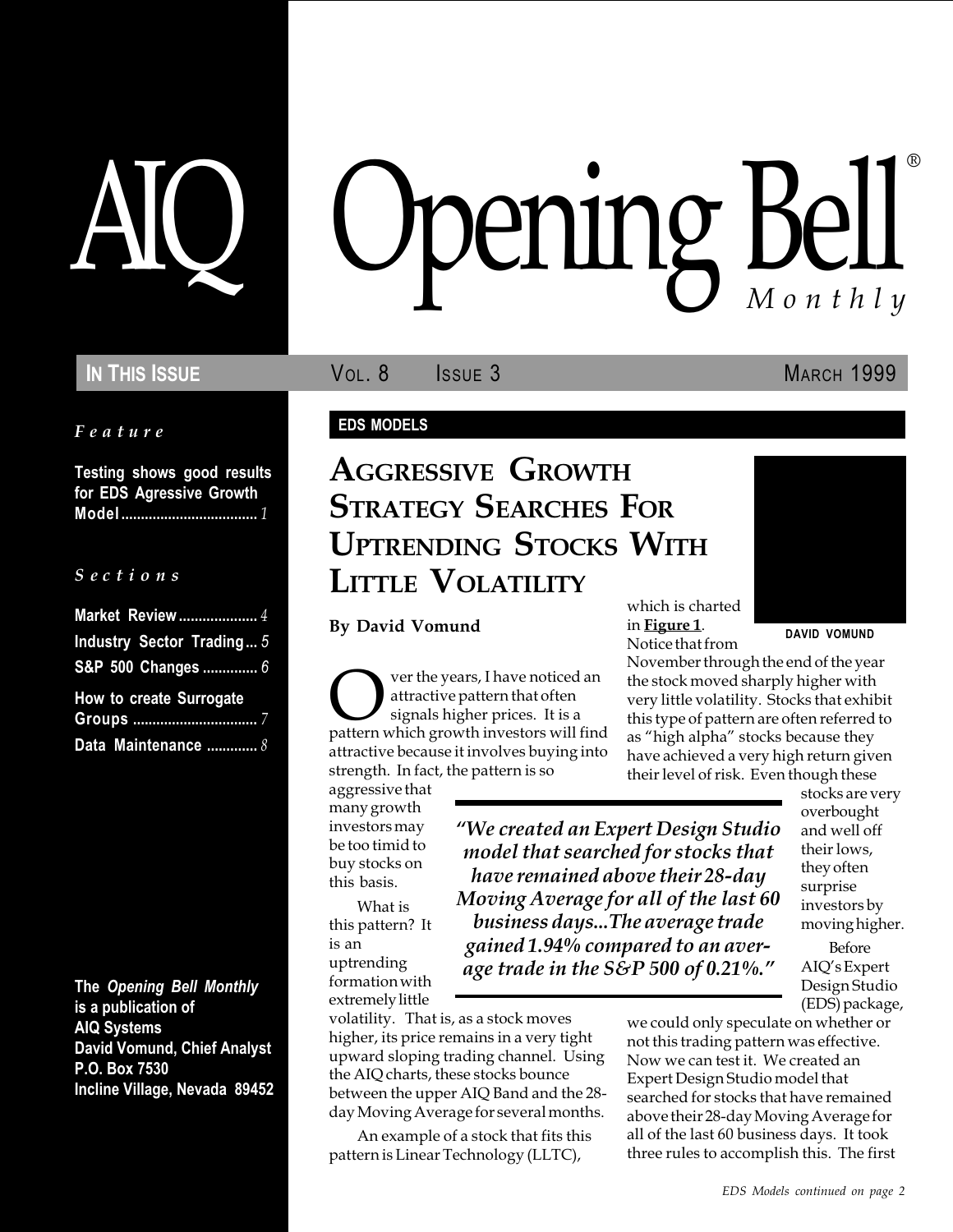## AIQ Opening Bell

#### EDS MODELS continued ...

rule defines a bad stock as one that closes below its 28-day Moving Average. The second rule searches for stocks with a closing price below the 28-day Moving Average anytime in the last 60 days. The third rule accepts the stocks that did not pass the second rule.

#### Rule 1: isabadstock if [it esa] >[close].

#### Rule 2: isbadstocklast60days if scanAny(isabadstock,60)>=0.

#### Rule 3. isgoodstock if not isbadstocklast60days.

When you create a system it is important to verify that the trading results are correct. After a backtest, go to the Positions page in EDS and plot the stocks with the biggest profits as well as the biggest losses. Within the Positions page, you can sort the individual columns by simply clicking their titles. Some of the positions with the largest losses can be a result of bad data or an unadjusted stock split.

The results of backtesting the rule which states that a stock must be above its 28-day Moving Average for all of the last 60 days initially showed very impressive results. After going to the Positions page and plotting the biggest winners, however, we saw that there was a problem in our logic. In our EDS model, we searched for stocks

## PLEASE SEND CORRESPONDENCE TO:

Opening Bell Monthly G.R. Barbor, Editor P.O. Box 7530 Incline Village, NV 89452

AIQ Opening Bell Monthly does not intend to make trading recommendations, nor do we publish, keep or claim any track records. It is designed as a serious tool to aid investors in their trading decisions through the use of AIQ software and an increased familiarity with technical indicators and trading strategies. AIQ reserves the right to use or edit submissions.

For subscription information, phone 1-800-332-2999 or 1-775-831-2999.

© 1992-1999 , AIQ Systems



that had not closed below their 28-day Moving Averages in the last 60 days. What we found was that many of the stocks that were purchased were new issues that were on their second day of trading. If they rose in value on their second day of trading, then they were never below their moving average so they passed our EDS rule.

Obviously, we wanted to add an additional rule that would eliminate new issues from the test. We added a rule which insured that there was at least 60 days of data:

#### Rule: history if val([close],60) > val([it esa],60).

A second problem that we found

| Fe marobin2.EDS - Expert Design Studio                                                    |                         |                                      |                                         |                       |  | <b>Figure 2 23</b> |  |
|-------------------------------------------------------------------------------------------|-------------------------|--------------------------------------|-----------------------------------------|-----------------------|--|--------------------|--|
| Ele Lest Your Help                                                                        |                         |                                      |                                         |                       |  |                    |  |
| <u>da debeca : 10 dec</u>                                                                 |                         |                                      |                                         |                       |  |                    |  |
| Summery Pasitions                                                                         |                         |                                      |                                         |                       |  |                    |  |
| alloyed a 5                                                                               |                         |                                      |                                         |                       |  |                    |  |
| Start text date:<br>End test date:                                                        | 02/11/97<br>02/11/99    |                                      |                                         |                       |  |                    |  |
|                                                                                           |                         | Winner<br>----------                 | Lopers<br>----------                    | Neutral<br>---------- |  |                    |  |
| Number of tradex in text.<br>Average periods per trade:                                   | 1020<br>40              | 523<br>41                            | 499<br>40                               | 9<br>43               |  |                    |  |
| Maginum Profit/Long<br>Average Drawdown<br>Avesage Profit/Lass<br>Average SPX Proft/Lass: | 图 15次<br>1.94%<br>0.212 | 89.66%<br>13.661%<br>12:30%<br>0.93% | (50.24)%<br>113.11 2<br>图 13次<br>0.55(% |                       |  |                    |  |
| Probability:<br>Average Annual ROL<br>Annual SPK (Buy & Hold):                            | 17.35%<br>29.37%        | 51.27%<br>109.45%                    | 47.84%<br>824202                        |                       |  |                    |  |
| Reward/Pisk Ratio:                                                                        | 1.44                    |                                      |                                         |                       |  |                    |  |
|                                                                                           |                         |                                      |                                         |                       |  |                    |  |
|                                                                                           |                         |                                      |                                         |                       |  |                    |  |
|                                                                                           |                         |                                      |                                         |                       |  |                    |  |
|                                                                                           |                         |                                      |                                         |                       |  |                    |  |
|                                                                                           |                         |                                      |                                         |                       |  |                    |  |
| For Help, peace F1                                                                        |                         |                                      |                                         |                       |  | <b>NUM</b>         |  |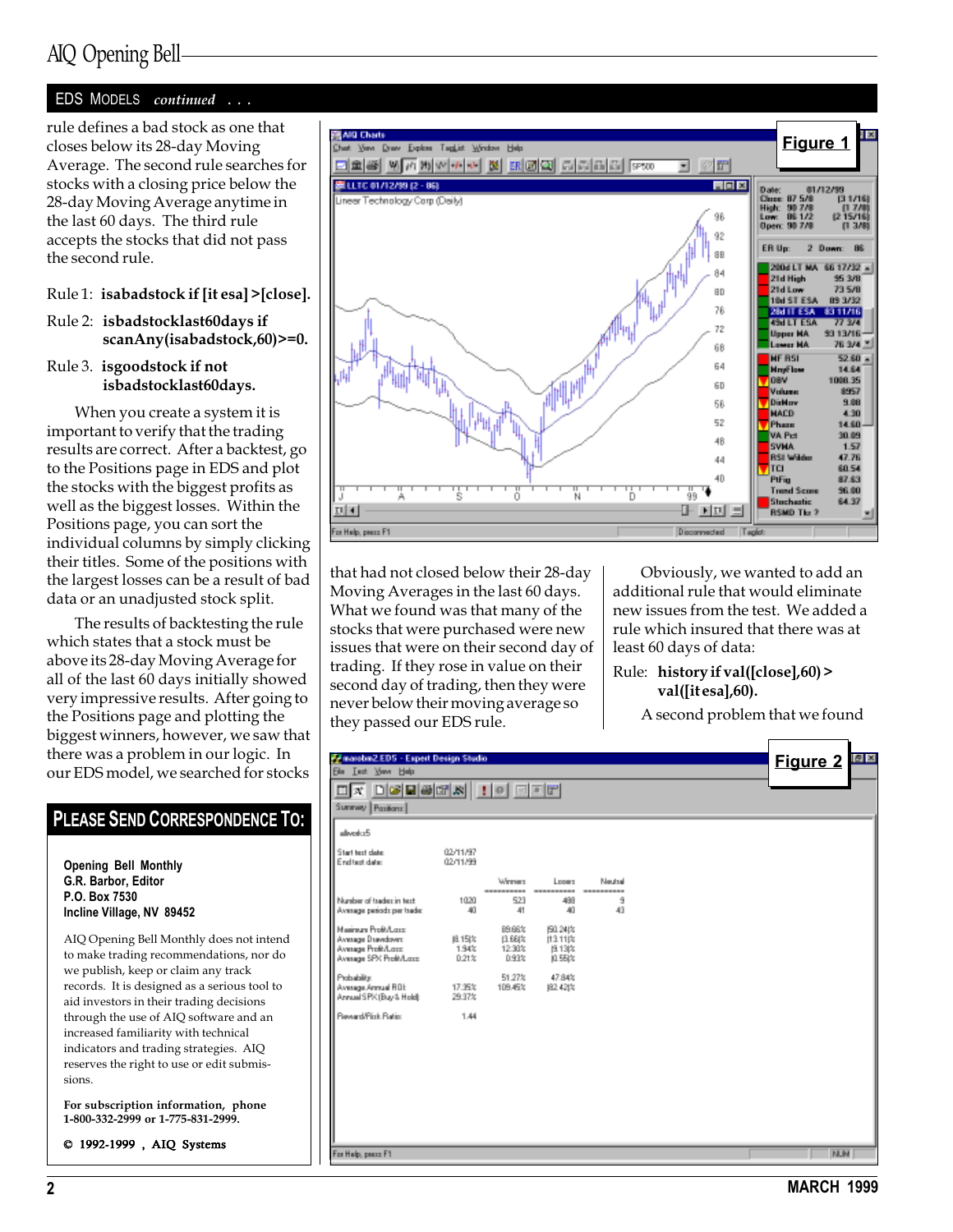#### EDS MODELS continued ...

when we charted the securities on the Positions page was that the model sometimes picked up stocks that had risen too far and with too much volatility. Sometimes takeover plays and stocks that were well above the upper AIQ Trading Band appeared. To eliminate these stocks we added a rule that stated that the stock must be below its upper AIQ Trading Band.

The results of backtesting stocks that have been above their 28-day Moving Averages for all of the last 60 days is found in **Figure 2**. We used a fixed 30 business day holding period which led to an average calendar day holding period of 40 days. The average trade gained 1.94% compared to an average trade in the S&P 500 of 0.21%. That was certainly very impressive.

In **Figure 3** we ran the same test with the additional criteria that the stock's closing price must be below its upper AIQ Trading Band. This only eliminated a couple of stocks but we decided to keep it in the model nonetheless.

Next, we tried additional screening techniques using various technical indicators. The indicator that added additional value was Volume Accu-

| Pararobin2.EDS - Expert Design Studio<br>Eile Lect Your Help                                                                                               |                        |                                      |                                          |                                   |  | $\left  \sigma \right $ $\times$<br>Figure 3 |
|------------------------------------------------------------------------------------------------------------------------------------------------------------|------------------------|--------------------------------------|------------------------------------------|-----------------------------------|--|----------------------------------------------|
| $\Box x$ $\Box \textcircled{a}$ $\Box \textcircled{r}$ $\parallel$ $\parallel$ $\circ$ $\parallel$ $\Box \textcircled{r}$ $\parallel$<br>Summary Pasitions |                        |                                      |                                          |                                   |  |                                              |
| aliverku5                                                                                                                                                  |                        |                                      |                                          |                                   |  |                                              |
| Start text date:<br>End test date:                                                                                                                         | 02/11/97<br>02/11/99   |                                      |                                          |                                   |  |                                              |
| Number of tradez in text.<br>Average periods per trade:                                                                                                    | 1016<br>40             | Winner<br>----------<br>521<br>40    | Looms<br>----------<br>485<br>40         | Neutral<br>----------<br>10<br>42 |  |                                              |
| Mainun ProBA are<br>Average Drawdown:<br>Avesage Profit/Last<br>Average SPX Profit/Lass:                                                                   | 阻05次<br>1.91%<br>0.15% | 10354%<br>13.54 %<br>12.21%<br>0.89% | (50.24)%<br>11:1.05(%<br>图 11次<br>ILE4 % |                                   |  |                                              |
| Probability:<br>Average Annual ROL<br>Annual SPK (Buy & Hold):                                                                                             | 17.11%<br>29.37%       | 51.28%<br>108.66%                    | 47.74%<br>82.29(%                        |                                   |  |                                              |
| Reward/Pick Ratio:                                                                                                                                         | 1.44                   |                                      |                                          |                                   |  |                                              |
|                                                                                                                                                            |                        |                                      |                                          |                                   |  |                                              |
|                                                                                                                                                            |                        |                                      |                                          |                                   |  |                                              |
|                                                                                                                                                            |                        |                                      |                                          |                                   |  |                                              |
| For Help, peace F1                                                                                                                                         |                        |                                      |                                          |                                   |  | <b>NUM</b>                                   |

mulation Percent (VA Pct), developed by Marc Chaikin. We added a rule that the VA Pct indicator must be above 30. The results are found in Figure 4.

We see in Figure 4 that about 300 trades were executed over the two-year time period. Adding the VA Pct rule

| Telmarobin2.EDS - Expert Design Studio                                                    |                               |                                       |                                           |                    |  | <b>Figure 4 EE</b> |            |  |
|-------------------------------------------------------------------------------------------|-------------------------------|---------------------------------------|-------------------------------------------|--------------------|--|--------------------|------------|--|
| <b>Ele Lest View Help</b>                                                                 |                               |                                       |                                           |                    |  |                    |            |  |
| $\Box X$ $\Box \Theta$ $\Box \Theta$ $\Box X$ $\Box \Theta$ $\Box \Theta$                 |                               |                                       |                                           |                    |  |                    |            |  |
| Summary   Pasitians                                                                       |                               |                                       |                                           |                    |  |                    |            |  |
| I<br>alloyed-z5                                                                           |                               |                                       |                                           |                    |  |                    |            |  |
| Start text date:<br>End test date:                                                        | 02/11/97<br>02/11/99          |                                       |                                           |                    |  |                    |            |  |
| Number of tradec in text.<br>Average periods per trade:                                   | 303<br>40                     | Weener<br>----------<br>164<br>41     | Longro<br>134<br>39                       | Neutral<br>5<br>43 |  |                    |            |  |
| Maginum Profishare<br>Average Drawdown<br>Average Profit/Lass<br>Average SPX Profit/Lass: | JGL 6.0 (%)<br>3.63%<br>0.48% | 10354%<br>13.28(%)<br>12.88%<br>1.33% | 139.16(%<br>110.90(%<br>17.55(%<br>0.56(% |                    |  |                    |            |  |
| Probability:<br>Avenuge Armuel ROL<br>Annual SPK (Buy & Hold):                            | 32.41%<br>29.37%              | 54.13%<br>112.97%                     | 44.22%<br>68.97比                          |                    |  |                    |            |  |
| Reward/Fisk Ratio:                                                                        | 2.09                          |                                       |                                           |                    |  |                    |            |  |
|                                                                                           |                               |                                       |                                           |                    |  |                    |            |  |
|                                                                                           |                               |                                       |                                           |                    |  |                    |            |  |
|                                                                                           |                               |                                       |                                           |                    |  |                    |            |  |
|                                                                                           |                               |                                       |                                           |                    |  |                    |            |  |
| For Help, peace F1                                                                        |                               |                                       |                                           |                    |  |                    | <b>NUM</b> |  |

eliminated two-thirds of the trades from the model that was used in Figure 3, but the average return per trade was significantly improved. The average trade gained 3.63% over a 40 calendar day holding period. This was well above the 0.48% return from an equivalent trade in the S&P 500.

This EDS model is found in Figure 5. The model can be downloaded off AIO's internet site at www.aiq.com. Click on the Educational Products folder and go to the AIQ Educational Newsletter-Opening Bell section. At the bottom of the next screen you can download the EDS file as well as other models previously featured in the Opening Bell.

This test covers only a two-year time period. This may be sufficient because the last two years have seen both bull markets and severe corrections. We ran an additional test on a longer period and it outperformed as well, although the results were not as impressive.

The test was run on a database of about 1800 stocks. This EDS model works best on a large database. Results significantly deteriorated

EDS Models continued on page 4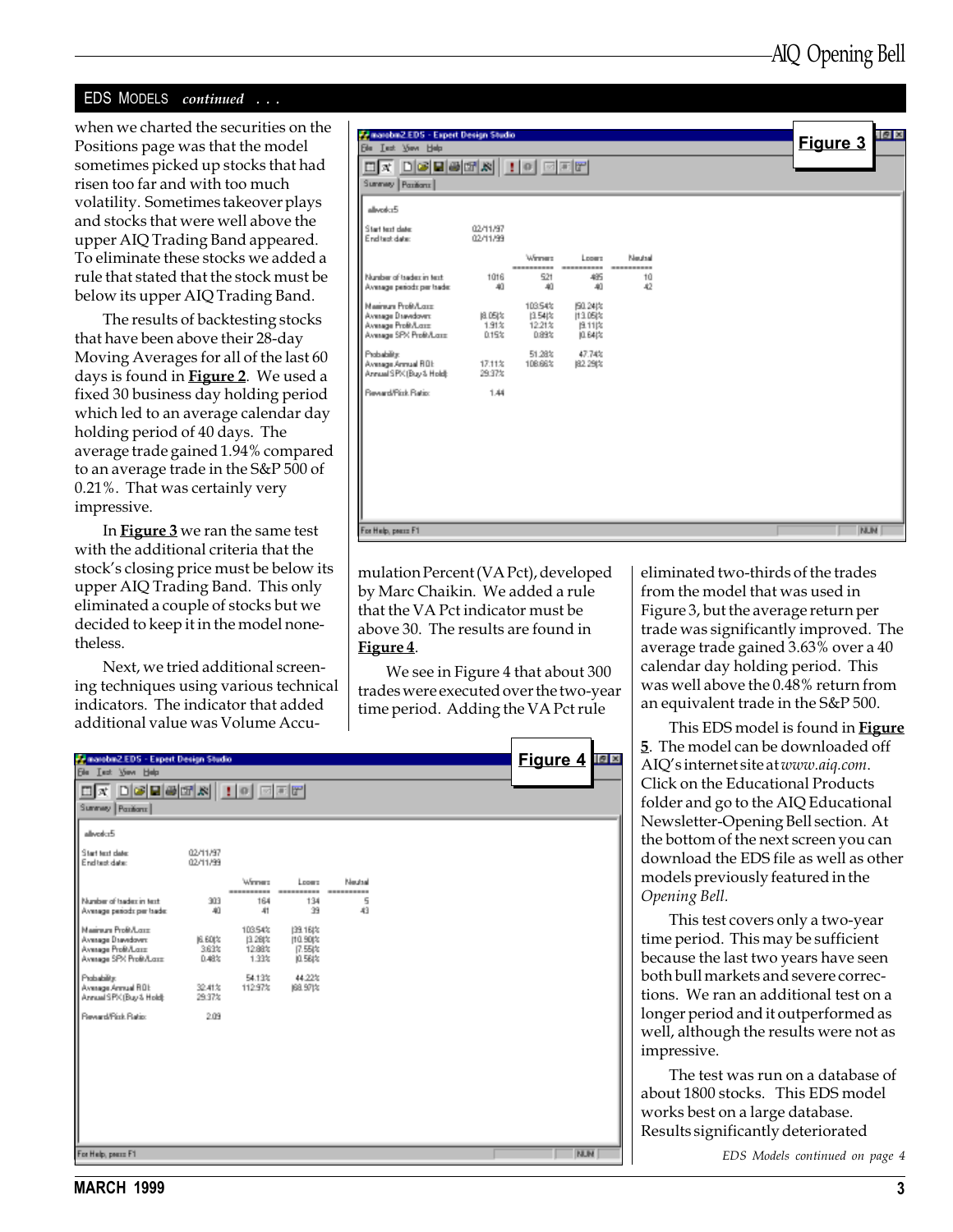## AIQ Opening Bell

#### EDS MODELS continued . . .

when we ran the test on just the S&P 500 stocks. The large-cap stocks have a harder time making a prolonged advance.

Throughout our testing, the annualized return from this strategy was either less than or equal to the buy & hold annualized return. This is to be expected. The system does not find stocks to buy at or near market lows. Instead, it gives the most buy candidates when the market is strong. It is hard to outperform on an annualized basis when you start to buy three months after a market low. This strategy should be combined with a model that buys into weakness.

For years I have suspected that this uptrending pattern serves as a good tip-off to favorable market conditions. That was confirmed late last year when most of the technology stocks including the Nasdaq Composite rallied between the 28-day Moving Average and the upper AIQ Band.



Although most people believe it is too late to buy stocks that have moved

#### MARKET REVIEW

**M** February was either<br>traders. On February 9 the Nas February was either a blessing or a curse for day traders. On February 9 the Nasdaq fell 94 points only to rally 96 points two days later. On February 17 the Dow fell 100 points and then rose 103 points the next day. Despite the volatility, the S&P 500 remained in a trading range. For the month, the S&P 500 fell 3.23%. While large-cap stocks were in a trading range, the broader market stocks corrected. Both the Russell 2000 and Nasdaq Composite corrected 8%.

In last month's Market Review, we graphed a Point & Figure chart of the S&P 500 which showed a consolidation. Since that time the chart has a new column but the consolidation continues. If the S&P 500 rallies to 1285, this Point & Figure chart will register a triple-top buy signal. If the S&P 500 falls to 1200, this Point & Figure chart will register a Point & Figure triple-bottom sell signal.

Heading into February, the system

was on a January 25 buy signal. Two additional buy signals were registered during February -- a 100 buy on February 11 and a 97 buy on February 18. The market saw periods of weakness during these signals but near the end of the month the S&P 500 rallied to the top of its trading range before a 100 sell signal was registered on February 25. During the January 25 to February 25 buy signal the S&P 500 only rallied 0.9%.

The February 25 sell was a result of a Stochastic sell signal combined with a decreasing Volume Accumulation Percent indicator. At the time of the sell, large-cap stocks were outperforming so it is likely that during the sell signal most of the damage will be among small-cap stocks.

The best performing sector during February was Leisure, with gaming stocks the biggest winners. Mirage Resorts has been a laggard but in February it increased 35%. Harrah's Entertainment increased 12%. The oil sector was the worst performer.  $\blacksquare$ 

sharply higher, results of this testing show otherwise.  $\blacksquare$ 

## Service Pack 2 Now Available

Service Pack 2 is now available to be downloaded off the internet. This contains bug fixes and has new features for TradingExpert Pro. To download the service pack, go to AIQ's Main Menu and select Help from the menu bar. Next, select Technical Support and Updates. That will launch a web page. On that page, click on TradingExpert Pro Service Pack 2.

The new Features from this service pack are:

- Zoom on real- time charts
- Secondary sorts on quotes page
- Four decimals displayed for mutual funds in the Profit Manager
- Real-time trendline breakouts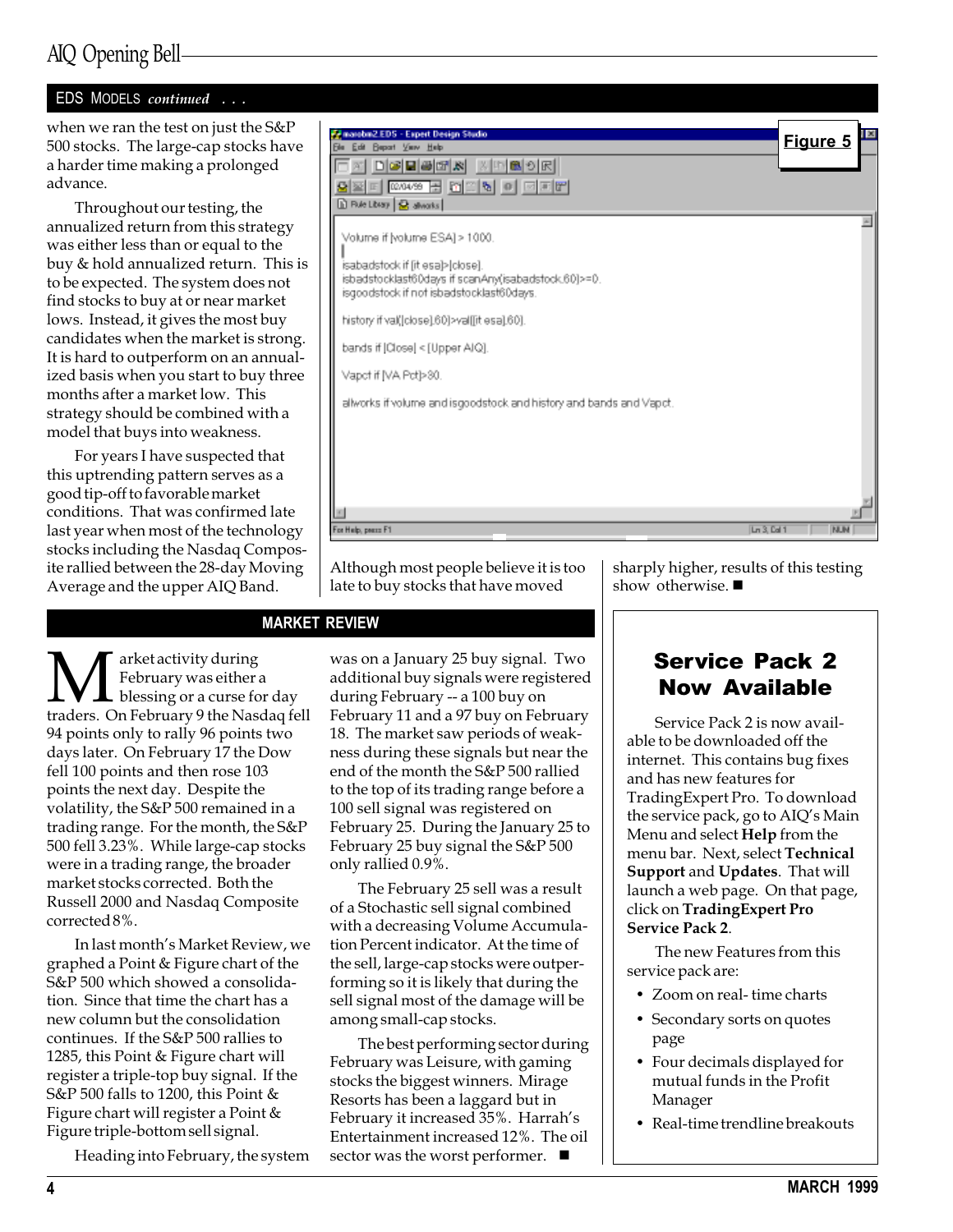#### SECTOR TRADING

# EVOLUTION OF TRADING VEHICLES FOR INDUSTRY SECTORS

When we incorporated nine years ago, the thought was to industry group analysis into TradingExpert nearly allow investors to perform a nice topdown analysis. That is, it allowed traders to analyze the market, then industry sectors, then industry groups within the sectors, and finally the stocks within the groups. It wasn't until after TradingExpert's release that we discovered the power of surrogate group analysis.

With surrogate group analysis, you create an industry group which mimics an actual investment security. For example, you can create an industry group which represents an actual mutual fund. The stocks within the group can be the actual holdings of the fund or stocks that are highly correlated to the fund.

What makes this significant is that, whereas mutual funds don't have volume statistics, the surrogate group which represents the mutual fund does. Since the surrogate group has volume, all the price and volume indicators can be applied to the analysis. This means you can use indicators such as On Balance Volume, Money Flow, and Positive Volume to analyze mutual funds. That's quite an edge.

Initially many users including myself applied this analysis to Fidelity sector funds. Fidelity offers approximately 40 sector funds. Unlike other funds that only have end-of-day pricing, Fidelity provides hourly pricing for its sector funds.

But there are drawbacks to investing with Fidelity. First, Fidelity imposes a 3% initial sales load and

By David Vomund  $\qquad \qquad \qquad$  then charges a penalty fee if a sector fund is held less than 30 days. Second, the sector funds are actively managed so their stock holdings change. This means that the surrogate groups need to be actively managed. For a fee, investors can get a listing of the ten largest stock holdings on a quarterly basis.

> In TradingExpert's early days, Fidelity clearly provided the best vehicle for sector trading using surrogate group analysis. Fidelity now has some competition.

"In TradingExpert's early days, Fidelity clearly provided the best vehicle for sector trading using surrogate group analysis. Fidelity now has some competition.

#### Rydex Sector Funds

Recently, the Rydex family of mutual funds (800-820-0888) decided to give Fidelity a run for their money in the sector fund arena. Rydex has introduced 14 sector funds and all of them have no sales load and unlimited free trading. With 14 funds, Rydex doesn't offer the selection that Fidelity has but they do have the ones that count the most.

The funds are passively managed, which means there isn't much turnover in their portfolios. That is advantageous to surrogate group investing because there is less maintenance of groups. Also, the correlation between the surrogate group and the actual fund will be higher.

For example, I created a surrogate group for the Rydex Technology mutual fund a year ago. With no maintenance, the correlation between

the fund and the surrogate group remains very high. In Figure 6 we see the surrogate group on the upper half of the screen and the actual mutual fund on the lower half. The pattern is nearly identical.

Investors can get a listing of each fund's equity holdings at any time on their web page free of charge. Go to www.rydexfunds.com and click on Individual Investors. Next, click on Funds NAV and select the Sector Funds folder. The ticker symbol is listed next to each stock listing which is a tremendous time saver when creating surrogate groups.

#### Select Sector SPDRs

The American Stock Exchange has released its own product to compete

> with the sector mutual funds. Recently introduced are Select Sector SPDRs, nine sector funds that trade like stocks on the AMEX. You can buy or sell the sectors at any time during the trading day in the same manner as buying shares of stock. You can even sell them short. The nine sector choices are:

- Basic Industries (XLB)
- Consumer Services (XLV)
- Consumer Staples (XLP)
- Cyclical/Transportation (XLY)
- Energy (XLE)
- Financial (XLF)
- Industrial (XLI)
- Technology (XLK)
- Utilities (XLU)

The SPDRs are passively managed and only hold Standard & Poor's 500 stocks. Because the funds are passively managed and are sold through exchange trading, they are tax efficient. The annual management fee is 0.65% of assets annually, nearly half of the 1.2% cost of Fidelity sector funds. The bid-ask spread is typically less than 0.5%.

Sector Trading continued on page 6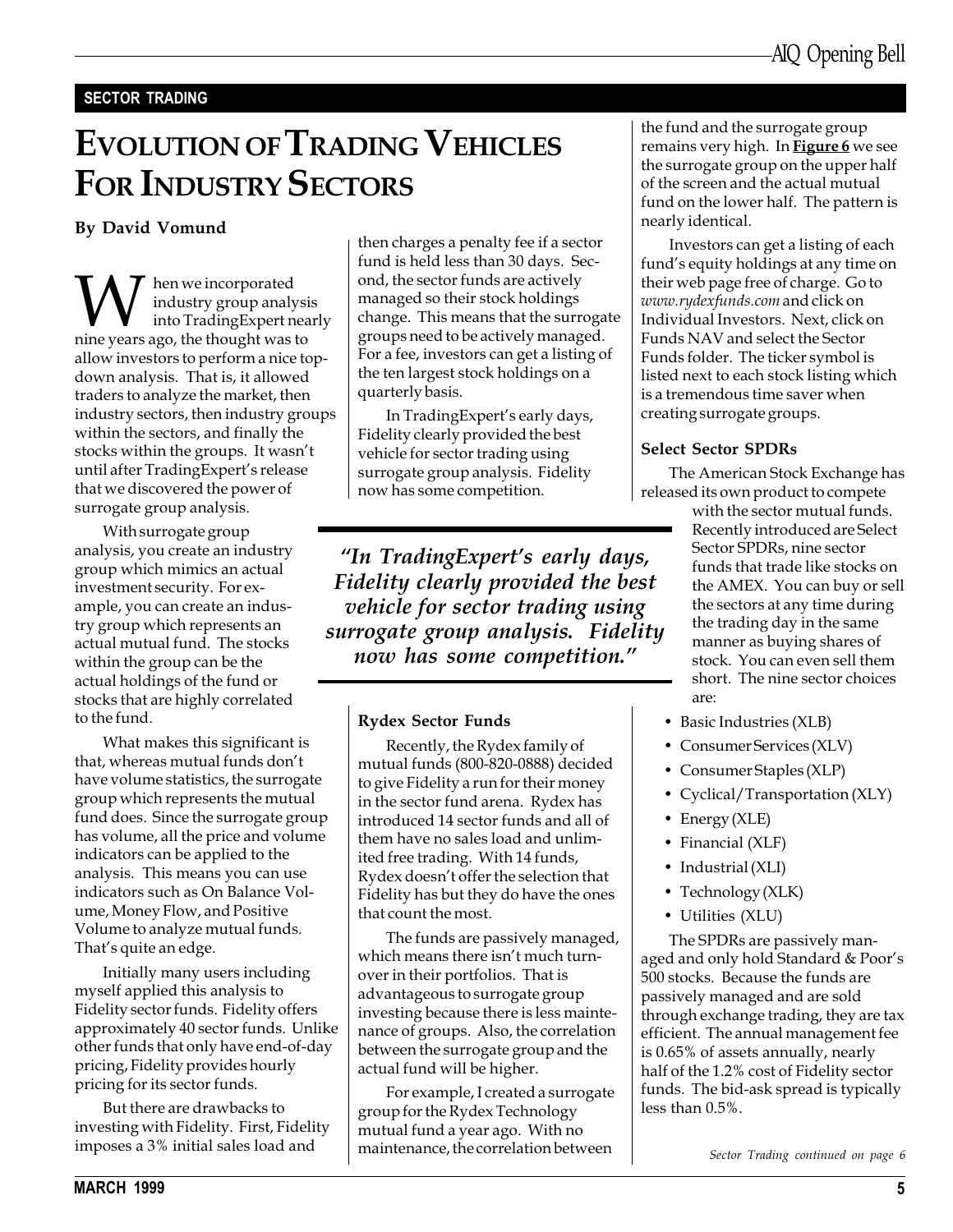#### SECTOR TRADING continued . . .

Since all the stocks are in the S&P 500 index, these sector funds can be more stable than funds that hold a high percentage of small company stocks. The downside of S&P 500 stock ownership is that the funds will hold a broad array of stocks, many of which are uncorrelated to the actual fund. For example, the Cyclical/ Transportation SPDR holds appliances, railroads, cars, and airlines but its top holding is Wal-Mart. Figure that out.

Like the S&P 500 index, the largest stocks dominate the SPDR portfolios. The Technology SPDR holds 82 stocks but its top six holdings make up nearly half of the portfolio.

You can receive more information on the Select Sector SPDRs including a listing of their stock holdings by calling 800-THE-AMEX or by visiting their web site at www.amex.com.

#### AIQ Analysis

The Select Sector SPDRs began trading in December so there is not enough data to perform a good end-ofday analysis on these securities. That is true unless you use AIQ TradingExpert to create surrogate groups, in which case you create the



price history based on the underlying stocks.

With surrogate groups created, we can run the daily and weekly Group Analysis report to monitor the industry group rotation. The daily Group Analysis report for February 12 is found in Figure 7. The two most

important columns of the report are the Trend Score (TS) and the Delta Trend Score (DTS). TS gives a composite reading of the strength of the underlying indicators. DTS measures the momentum of the TS.

There are several successful strategies that can be followed using the Group Analysis report. For those who want to catch groups in the early stages of an upswing, look for the groups with the highest DTS values. In Figure 7, Consumer Services and Financial would apply. More often

#### S&P 500 Changes

- (SOTR) SouthTrust Corporation is replacing (ORX) OryxEnergy and is being placed in the Banks (Major Regional) group.
- (ASO) AMSouth Bancorporation replaces (TCOMA) Tele-Communications and is being placed in the Banks (Major Regional) group.
- (HOU) Houston Industries is replaced with (REI) Reliant Energy and is being placed in the Electric Companies group.

| <b>AIG Reports</b>                                    |                        |                                               |           | <b>Figure 7</b> | <b>ELE</b>           |
|-------------------------------------------------------|------------------------|-----------------------------------------------|-----------|-----------------|----------------------|
| Bepatz Vew Generate Help                              |                        |                                               |           |                 |                      |
| 医欧固 可回 码<br>80a                                       |                        |                                               |           |                 |                      |
| <b>MP AID Reports</b>                                 | Group Analysis Pleport |                                               |           |                 |                      |
| <b>The Stack Reports</b><br>曲                         | 02/12/99 - Deily       |                                               |           |                 |                      |
| <b>Th</b> Group Reports                               |                        |                                               |           |                 |                      |
| <b>In Executives</b>                                  |                        | Spore 44+ 56- Delta 67+ 33- Ave Delta 54+ 64- |           |                 |                      |
| New Highs / New Lowell<br>由                           | Ticker                 | Group                                         | <b>TS</b> | DTS<br>num      | up%.<br>dn%          |
| Price Change - Upside<br>由                            | <b>XLISPDR</b>         | Industrial                                    | 81        | 12<br>34        | 11<br>23             |
| Price Change - Dovessid<br>由                          | <b>XLVSPDR</b>         | <b>Consumer Services</b>                      | 60        | 127<br>46       | 26<br>21             |
| Perzistence of Money FI<br>宙                          | <b>XLFSPDR</b>         | Financial                                     | 45        | 115<br>66       | 24<br>6              |
| Price Volume Diverpend<br>南                           |                        |                                               | 36        |                 |                      |
| Valures Spike                                         | XLBSPDR                | <b>Basic Industries</b>                       |           | 56<br>(10)      | 25<br>12             |
| <b>Volume Trend</b>                                   | <b>XLUSPDR</b>         | Utilias                                       | [29]      | 38<br>(66)      | 50<br>$\overline{2}$ |
| May Aya Crossover - Up<br>田                           | XLPSPDA                | Consumer Staples                              | (34)      | 32<br>89        | 21<br>10             |
| May Avg Enserswer - De<br>由                           | <b>XLYSPDR</b>         | Cyclical/Transportation                       | (35)      | 32<br>56        | 15<br>16             |
| Ensesswer of Twa May A<br>宙                           | <b>XLESPOR</b>         | Energy                                        | (56)      | 31<br>(116)     | 9<br>9               |
| May Avg Status - Upside<br>宙                          | <b>XLKSPDR</b>         | Technology                                    | (B9)      | 79<br>8         | 22<br>22             |
| May Ayg Status - Down<br>由                            |                        |                                               |           |                 |                      |
| Point & Figure Breakout<br>宙<br><b>Sector Reports</b> |                        |                                               |           |                 |                      |
| m<br>Mutual Fund Reports                              |                        |                                               |           |                 |                      |
| m<br>田<br>Ð<br>Weekly Stock Reports                   |                        |                                               |           |                 |                      |
| 田<br>俑<br>Weekly Exags Reports                        |                        |                                               |           |                 |                      |
| Eissus Analysis                                       |                        |                                               |           |                 |                      |
| <b>Beturn on Investment</b>                           |                        |                                               |           |                 |                      |
| New Highs / New Lowel<br>宙                            |                        |                                               |           |                 |                      |
| Price Change - Ugnide<br>宙                            |                        |                                               |           |                 |                      |
| Price Change - Dovessid<br>宙                          |                        |                                               |           |                 |                      |
| Price Volume Diverpend<br>宙                           |                        |                                               |           |                 |                      |
| May Avg Dresswer - Up<br>由                            |                        |                                               |           |                 |                      |
| May Avg Dresswer - De<br>宙                            |                        |                                               |           |                 |                      |
| Ensexswer of Twa May A.<br>围                          |                        |                                               |           |                 |                      |
| EX<br>Marchan Protect Links<br>rin.                   |                        |                                               |           |                 |                      |
|                                                       |                        |                                               |           |                 |                      |
| For Help, peace F1                                    |                        |                                               |           |                 | <b>NUM</b>           |
|                                                       |                        |                                               |           |                 |                      |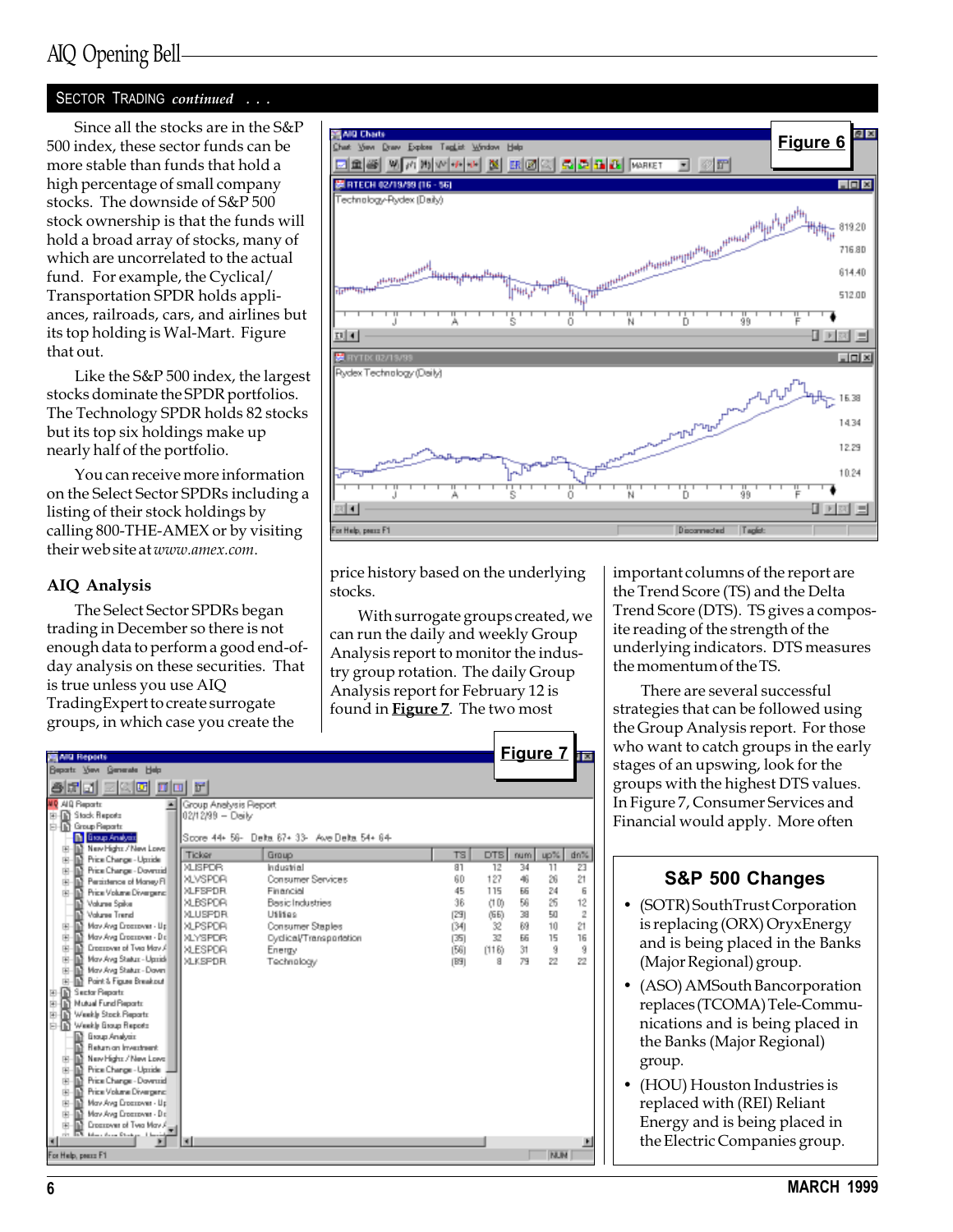#### SECTOR TRADING *continued* ...

| <b>M</b> AID Reports<br>Bepatz Yove Generate Help<br>200 0 0 1<br>해리                                                                                                                                                                                                                                                                                                                                                                                                                                                                                                                                                                                                                                                                                                                         |                                                                                                                                                                                                                             |                                                                                                                                                                                                                    |                                                                           |                                                                                                                                      | Figure 8                                              |                                                           |
|----------------------------------------------------------------------------------------------------------------------------------------------------------------------------------------------------------------------------------------------------------------------------------------------------------------------------------------------------------------------------------------------------------------------------------------------------------------------------------------------------------------------------------------------------------------------------------------------------------------------------------------------------------------------------------------------------------------------------------------------------------------------------------------------|-----------------------------------------------------------------------------------------------------------------------------------------------------------------------------------------------------------------------------|--------------------------------------------------------------------------------------------------------------------------------------------------------------------------------------------------------------------|---------------------------------------------------------------------------|--------------------------------------------------------------------------------------------------------------------------------------|-------------------------------------------------------|-----------------------------------------------------------|
| MO AIQ Reports<br>B-R Stock Re<br>Stack Reports<br>曲<br>Group Reports<br>由<br>围<br><b>Sector Reports</b><br>Mutual Fund Reports<br>由<br>г<br>Weekly Stock Reports<br>曲<br>к<br>Weekly Exoup Reports<br>⊨∎<br><b>In Group Analysis</b><br>Return on Investment<br>New Highs / New Lower<br>m<br>田<br>m<br>Price Change - Upside<br>宙<br>Price Change - Doverside<br>m<br>宙<br>Price Volume Divergence<br>R<br>由<br>m<br>May Avg Dressover - Upsid   XLUSPDR<br>宙<br>May Aya Crossover - Down  <br>宙<br>m<br>m<br>Ensexaves of Two May Ayes<br>由<br>May Ayış Status - Upside<br>m<br>宙<br>May Avig Status - Downside<br>宙<br>Point & Figure Breakout<br>宙<br>佰<br>Weekly Sector Reports<br>田<br>Weekly Mutual Fund Reports<br>R<br>曲<br>Summary Reports<br>由順<br>$\vert \mathbf{r} \vert$<br>ь | Group Analysis Report<br>02/12/99 - Weekly<br>Ticker<br><b>XLISPDR</b><br><b>XLYSPDR</b><br><b>XLKSPDR</b><br><b>XLVSPDR</b><br><b>XLFSPDR</b><br><b>XLBSPDR</b><br><b>XLPSPDR</b><br><b>MLESPDR</b><br>$\vert \cdot \vert$ | Score 78+ 22- Delta 44+ 58- Ave Delta 5+ 21-<br>Group<br>Industrial<br>Cyclical/Transportation<br>Technology<br>Consumer Services<br>Financial<br><b>Basic Industries</b><br>Consumer Staples<br>Utilies<br>Energy | TS<br>99<br>99<br>99<br>94<br>94<br>92<br><b>SB</b><br>(33)<br>[ <b>B</b> | DTS<br>num  <br>13<br>34<br>86<br>Ű<br>79<br>$ D\rangle$<br>(5)<br>46<br>2<br>66<br>(0)<br>56<br>5<br>69<br>38<br>(73)<br>31<br>(27) | up%<br>2<br>12<br>a<br>a<br>7<br>25<br>13<br>47<br>35 | dn%<br>26<br>33<br>38<br>43<br>53<br>21<br>43<br>31<br>16 |
| For Help, peace F1                                                                                                                                                                                                                                                                                                                                                                                                                                                                                                                                                                                                                                                                                                                                                                           |                                                                                                                                                                                                                             |                                                                                                                                                                                                                    |                                                                           |                                                                                                                                      | <b>NUM</b>                                            |                                                           |

the high DTS groups will appear in the lower half of the report.

A second strategy is oriented to growth investors. With this strategy you buy the groups at the top of the ranking. The daily Group Analysis report is a short-term report and

groups will rotate very quickly. To improve the odds of buying a group that remains in the upper half of the report, incorporate analysis from the weekly Group Analysis report. The weekly report is longer-term and the group ranking is more stable (see

#### Figure 8).

By combining the daily and the weekly Group Analysis reports, I look for sectors that are near the top of both. That means that indicators are strong on both a short-term and a longer-term basis. On February 12, the Industrial sector held the top ranking on both the daily and weekly reports.

If a group is near the top of the daily Group Analysis report but near the bottom of the weekly report, then its strength will likely be temporary. Conversely, if a group is near the bottom of the daily report but near the top of the weekly report, then the weakness will likely be temporary. As a weak group moves back into favor, its DTS reading will improve and it will climb in the ranking.

To clarify this point, we see Energy and Technology at the bottom of the daily report (Figure 7). The weekly report (Figure 8) tells a different story, however. On a weekly basis, Technology is third best but Energy ranks last. Technology's weakness will not likely last long because it is

Sector Trading continued on page 8

#### How to Create a Surrogate Group Structure

In order to create a Surrogate<br>Group Structure, you must first<br>create a List file. Go to the *Data*<br>Manager application and select List n order to create a Surrogate Group Structure, you must first create a List file. Go to the Data from the menu bar and choose New. Type in a list name. For our Select Sector SPDR surrogate structure, we used the name SPDR. Click OK and it will become the active structure.

Next, you must create the ticker symbols for the surrogate groups. Select **Ticker,** then **New**. Type in a ticker symbol to represent a surrogate group. We recommend you use at least five letters so the symbol won't duplicate a stock symbol. For our SPDR surrogate groups, we used the actual ticker symbols followed by SPDR. For example, we used symbol XLISPDR for the Industrial group. Make sure **Group** is checked and click  $OK.$  Type in the group's name under Description and click OK.

Next, move the surrogate group ticker symbols under the list name. On the left portion of the screen, highlight the list name and click on List, then Insert Tickers. Type in the ticker symbols for the surrogate groups separated by a semicolon (i.e. XLISPDR;XLVSPDR;XLFSPDR).

Use the same procedure to add the stocks to the surrogate group symbols. Highlight a surrogate group ticker by clicking on it on the left portion of the screen and click List, then Insert Tickers. Type in the ticker symbols for each surrogate group separated by a

semicolon.

With the stocks associated to the proper groups, we can now compute the industry groups. Select Utilities and Compute Group/Sector Indices. Under Source click on Compute Lists and highlight the newly created list. Click OK.

In order to calculate the Group Analysis report on the new structure, go to Reports. Highlight Group Reports and select Reports and Global Properties. Under the Group/Sector choice, highlight the new list name.

This process is demonstrated in AIO's Advanced Group Analysis video tape which retails for \$69 (800-  $332 - 2999$ ).